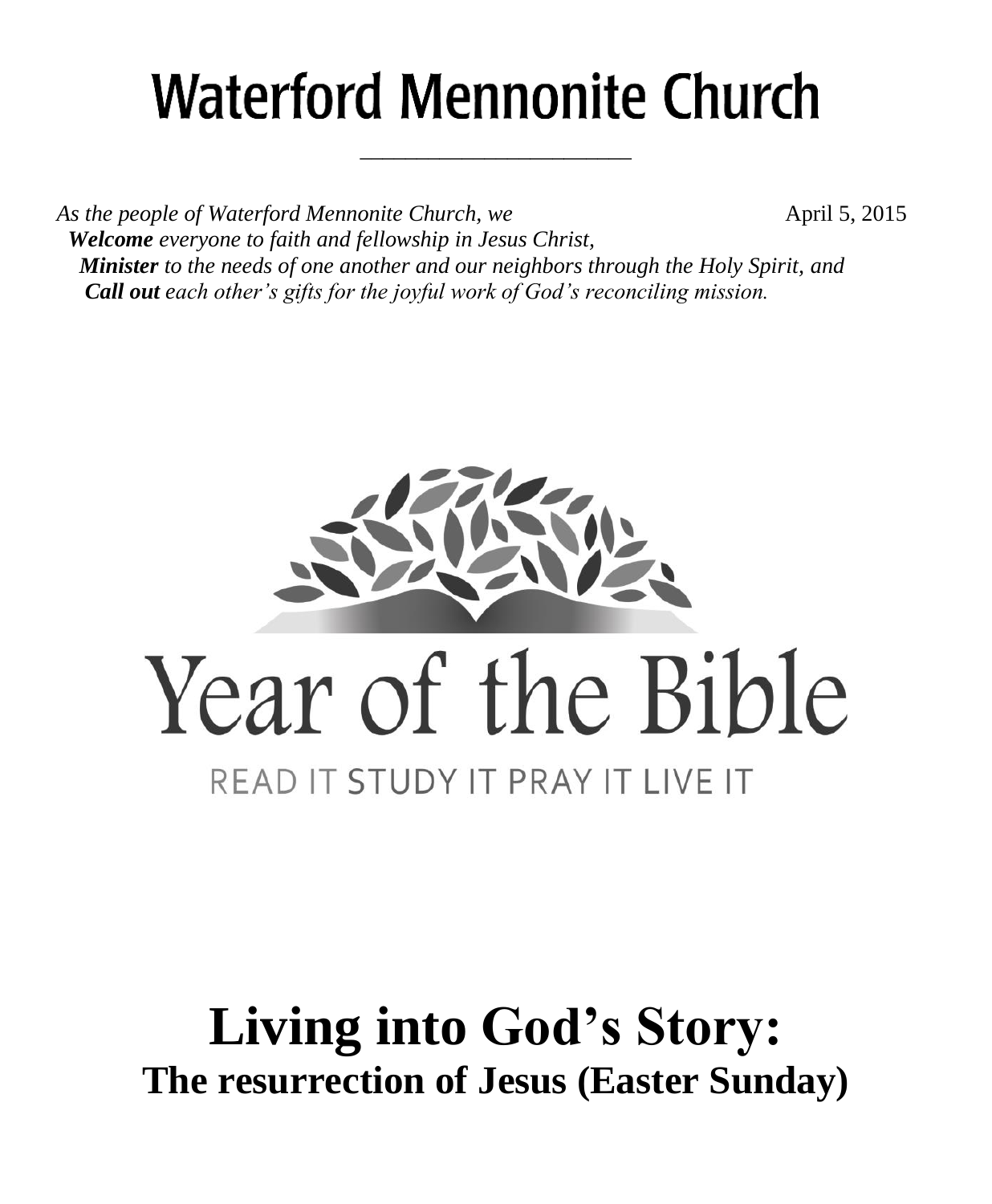| Prelude: Easter hymn sing               |                                                          | J.D. Smucker            |  |  |
|-----------------------------------------|----------------------------------------------------------|-------------------------|--|--|
| Congregational singing                  | This is the day<br>Lord, I lift your name on high        | <b>Nick Stoltzfus</b>   |  |  |
| Welcome and lighting of the peace lamp* |                                                          | <b>Eldon Stoltzfus</b>  |  |  |
| Congregational singing                  | Were you there                                           |                         |  |  |
| Scripture reading                       | Mark 15:20-47                                            | <b>Gabriel Hartzler</b> |  |  |
| Sermon                                  | "good day."<br>(Mark 16:1-20)                            | Lyle Miller             |  |  |
| Song of response                        | Were you there                                           |                         |  |  |
| Offering                                | Please pass the friendship pads as we give our offerings | <b>Ruthie Saunders</b>  |  |  |
| Congregational singing                  |                                                          |                         |  |  |
| Sharing and congregational prayer       | Cindy Voth                                               |                         |  |  |
| Congregational singing                  |                                                          |                         |  |  |
| Benediction                             |                                                          |                         |  |  |
| Sending with Easter reflections         |                                                          |                         |  |  |

H = *Hymnal: A Worship Book*; SJ = *Sing the Journey; SS = Sing the Story*

\*We light the peace lamp every Sunday to lament all unnecessary and violent loss of life around the world.

**Living Stream Worship: Both services are live streamed at** [www.waterfordchurch.org](http://www.waterfordchurch.org/)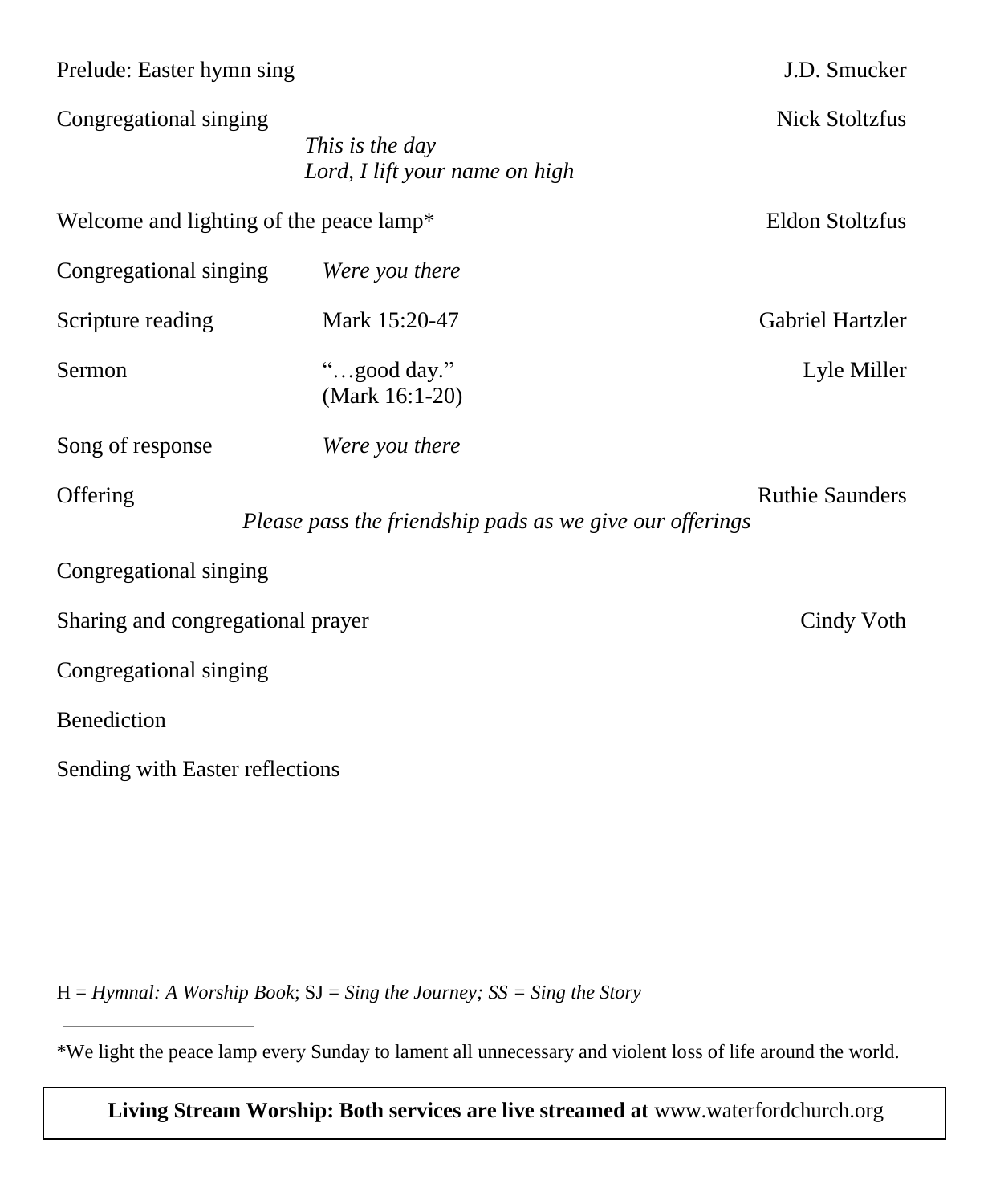# **Prayers for Brothers and Sisters**

*Christians around the world as today we celebrate the resurrection of Jesus*; that all might be empowered by God's Spirit to embrace the new life that is found only in Jesus.

*John Birkey, Cynthia Kauffmann, Jane Otto, Everett Thomas (College Mennonite) and Doug Baker (Berkey Avenue)* who will participate in an all-day Stephen Ministry Training on Saturday along with WMC Stephen Leaders *Lorna Claassen, Mel Claassen, and Bill Minter.*

*Mabel Steiner*, who will celebrate her 91st birthday on Monday, April 6, that God's grace and joy be poured out on her. Join in her celebrations by signing the cards at the table in the foyer.

*Frank Kauffman,* who was hospitalized after a heart attack on Tuesday.

*All who are grieving* the recent death of a loved one.

*Worship Ministry Team*, as they work together to use their diverse gifts to plan our times of corporate worship.

*Families and all who are traveling* over Spring Break.

# **Welcome, Guests**

Large print copies of the bulletin and the hymnal and hearing aid systems are available from the ushers. Sermon boards for children are available at the back door; please pick one up as you enter. You are encouraged to bring infants through age two children to the nursery. Pick up the newsletter, *Buzz,* from the welcome kiosk in the foyer.

# **Welcome Team**

| Greeter/Hosts  |                                                          | Elmer and Deloris Wyse; Darrel and Karen Sommers                                   |  |  |
|----------------|----------------------------------------------------------|------------------------------------------------------------------------------------|--|--|
| <b>Ushers</b>  | Bruce Snyder, Dennis Myers $(1st)$ ;                     |                                                                                    |  |  |
|                | Joanna Yoder, Byron Yoder, Wade Ramer (2 <sup>nd</sup> ) |                                                                                    |  |  |
| <b>Nursery</b> |                                                          | (2 <sup>nd</sup> )<br>Becky Bateman, _____ ______ $(1st)$ ; Sherry Mast, _______ _ |  |  |
| Audiovisual    | Len Emery, Kathy Emery, Gene Leinbach                    |                                                                                    |  |  |

# **Today**

|                           | $7:40/10:30$ a.m. Easter hymn sing                        |
|---------------------------|-----------------------------------------------------------|
| $8:00/10:45$ a.m. Worship |                                                           |
|                           | 9:15/10:30 a.m. Blood pressure checks/Cindy Voth's office |
| $9:30$ a.m.               | Easter brunch/fellowship hall                             |